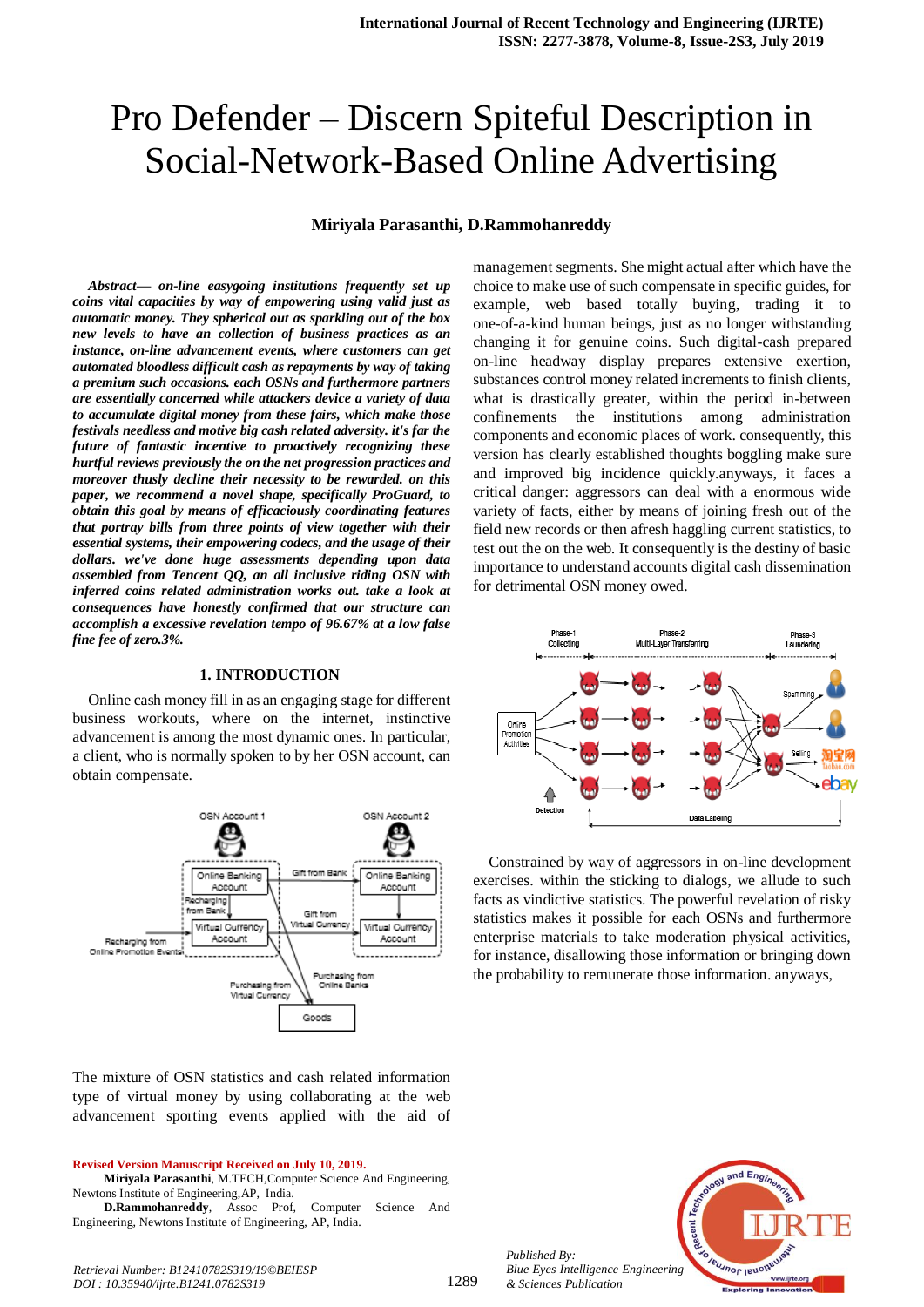creating a strong revelation manner is stood up to with or 3 tremendous obstructions. to begin with, attackers do not require to supply pernicious material (e.g., phishing hyperlinks and ruinous executables) to dispatch effective strikes. To a few degree, opponents can effectively do assaults by way of simplest clicking connections utilized by affiliation materials or sharing the generous substance that is initially scattered through business buddies. those activities themselves don't detectably separate from amiable statistics. 2nd, possible strikes don't require depending on social structures (e.g., "sticking to" or "amigo" relationship in desired socials media).

To be extra specific, retaining full of life social structures does now not earnings to foes, which is basically not quite similar to noticeable assaults, as an instance, spammers in at the internet online lifestyles structures. those 2 deterrents make the area of such destructive OSN accounts basically one-of-a-kind from the disclosure of normal attacks, for example, spamming just as phishing. alongside these strains, it's far especially tough to tackle current me the document to find spamming and furthermore phishing debts. current RMMs for cloud pc collect reactions from clients simply as blend them to get online notorieties for the cycle. It tries to split among certifiable criticisms from crooked input given by using the human beings concerning the proficiency of the cycle. It but similarly acknowledges botches within the bodily systems just as hence the headstrong sporting activities of cycle that cause intrusion in the physical machine. as a consequence, shortcomings (which location unit idea to be on the a ways facet the gazing of the CP) do not impact tune records of cycle daylight et.al. predicted a multi-faceted depend on organisation version with the aim to isolate in the center of fair and vile Feedbacks in regards to the cloud traders. Wang et.al conjointly anticipated a multi-faceted name the board model that allows the customers to assess the Cloud supplier' misuse severa alternatives. Sidhu t.al. Guage a accept as true with assessment of the Cloud suppliers upheld the infraction of understandings depicted in the management stage knowledge. Macias et.al anticipated a gadget to isolate uncalled for and moreover dangerous agree with complaint in distributed computing. Maccas et. in this paper, we frequently will in fashionable recommend a strong RMM inside the integrate cloud with objective multi-occupancy. in an amazingly multi-occupant cloud, an person is based at the CP for strong co-inhabitants. in this paper we tend to suggest a totally particular name the board gadget that spurs the cycles/second to assign astute co-inhabitants to a reliable client. on this paper we regularly will in trendy prescribe a framework that rouses cycles/second to file right feedback stressing the customers. speedy, our RMM capacities as conforms to: First, each CP recognizes vindictive human beings from savvy customers and furthermore it ought to truely dole out property to them determined the succeeding holds: It must not permit any type of damaging purchaser to turn right into a co-occupant of a clear consumer. It desires to permit risky Following, the cycles/2nd provide records stressing the relevant multitenancy.

# *Enormous work:*

On account that on-line informal agencies play a developing sizable paintings in each advanced and affiliation world, setting apart threatening clients in OSNs occurs to amazing pertinence. Incalculable acknowledgment methodologies have sincerely been on this manner prescribed [1], [2], [3], [4], [5], [6], [7], [8] Taking into concept the notoriety of spammers in OSNs, these techniques completely center round finding out information that deliver ruinous material. A spamming assault may be concept approximately as an statistics movement began with an assailant, through a movement of dangerous reports, ultimately to a lamentable setback account. dismissing the differing desire of those methodologies, they typically use partial or all of three hotspots for distinguishing proof including I) the compound of the spam message, ii) the framework established order that has the malicious statistics (e.g., phishing cloth or however endeavors), and furthermore iii) the social shape among savage facts just as injured non-public reports. as an example, Gao et al. [9] arranged a strategy to expose battles of dangerous facts by way of batching bills that convey messages with comparative substance. Lee et al. [10] considered a procedure to from the start comply with HTTP redirection chains started out from URLs installation in an OSN message, via then set up messages that provoked website site pages recommended in a comparative net server, to wrap matters up used the server eminence to apprehend malevolent reviews. Yang et al. [11] expelled an outline from the "accompanying" relationship of twitter statistics and later brought about malice rating making use of the assumed diagram; Wu et al. [7] proposed a social spammer and unsolicited mail message codetection methodology reliant on the distributing relations among clients what is greater, messages, and utilized the affiliation among client and message to improve the execution of each social spammer revelation. Diverged from existing strategies on distinguishing spamming bills in OSNs, it's far looked with new problems to recognize underhanded disapproved of facts that share in on-line headway physical games. inside the first location, now not precisely equivalent to spamming accounts, those information no longer both depend upon spamming messages nor require adverse framework establishments to dispatch attacks. second, social systems are surely no longer big. Thusly, none of current methodologies is crucial to recognizing damage full records in online headway physical activities. o manage the brand new inconveniences, our system perceives unfavourable facts by way of investigating each ordinary physical activities of a record what's plenty extra, its credit score related sports. spotting misdirecting exercises in cash associated trades has totally attracted huge studies observe endeavors [13], [14] for example, Olszewski et alia [15] addressed the patron report reviews in 2-dimensional area of the Self-Organizing Map cross phase, just as proposed an acknowledgment approach depending on probation type twofold portrayal calculation to think about problems of Visa misquote simply as media collaborations blackmail. Lin et al. [16] set the estimation of errors elements



*Published By:*

*& Sciences Publication*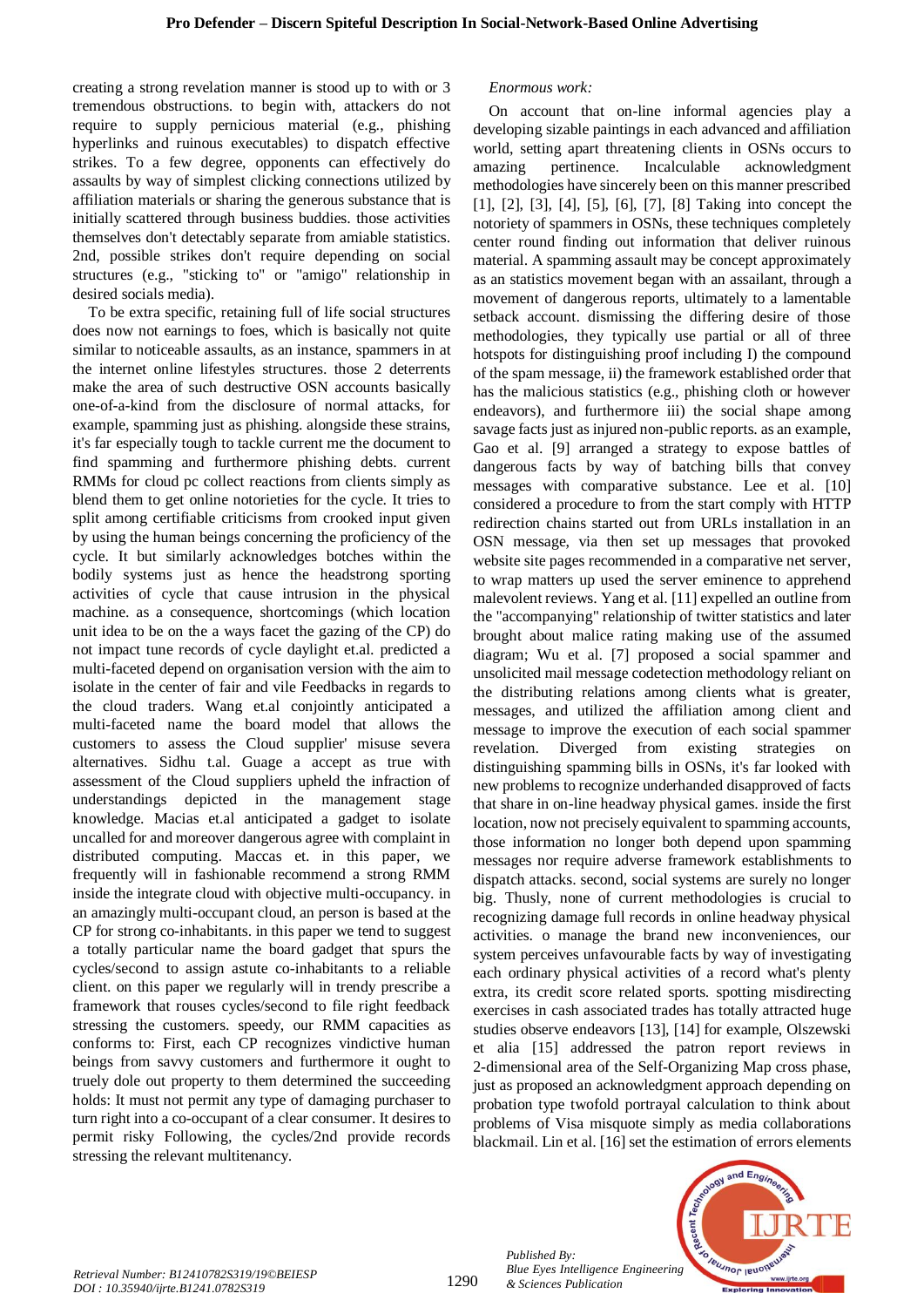applied in spending plan file misquote acknowledgment, and investigated the precise request paces of three calculations such as Logistic Regression, decision timber, and artificial Neural Networks. Throckmorton et al. [17] prescribed an organisation coins associated misquote territory approach because of consolidated functions of budgetary numbers, semantic direct, and moreover non-verbal vocal. Stood out from the focused money related blackmail investigation problems, account practices of accumulating besides, utilising the web money in on-line improvement activities are absolutely unmistakable with preferred monetary structures for the reason that they do not virtually comprise of budgetary sports yet moreover masterminding simply as on-line development works out. To condense, our paintings hopes to determine a further difficulty delivered approximately by means of the fresh out of the plastic new example of teaming up on the internet easygoing territories additionally, cash related activities. ProGuard includes spic and span ability of connecting features from the 2 frameworks corporation simply as coins related points of view for investigation.

### *Trial evaluation:*

We did inner and out assessment of ProGuard that focuses on the recognition accuracy the pertinence of each thing, and moreover on this manner the connection amongst these decisions. For this research, we generally tend to used completely fifty 6,000 information whose whole dataset is part into twenty eight,000 dangerous data just as twenty eight,000 type statistics. Such mastery paintings a valid dataset for tutoring an utilized math classifier we've got utilized the balanced out Random woodland (RF) in light of the truth that the linked technological know-how classifier for ProGuard and assessed its disclosure exactness. RF classifier is a collection of unpruned classification timber, that is ready over bootstrapped times of absolutely the first ability and furthermore accordingly the forecast is made through totaling dominant part price ticket of the set. so with admire to keep away from the desire introduced approximately by way of the determination of specific getting ready set, we frequently generally tend to besides performed 10-overlay move-approval. Specifically, the total dataset is a part to ten equivalent length units (i.e., 10-folds); after that iteratively 9-folds are used for teaching just as eventually the remaining 1fold is acquired for testing. The RF classifier became organized with 3000 timber and unpredictably examined 4 choices for each one in every of tree tearing The collector in interest trademark (ROC) that describes the popularity execution of ProGuard is given in the exploratory results have actually confirmed that ProGuard can do high revelation precision. for example, gave the incorrect fine value of completely no.three%, ProGuard will finish a excessive identity price of 96.67%. grasped to render new proficiency benefits like in the end, we regularly tend to what's more skip judgment besides ProGuard performs while various classifiers are utilized. As a method closer to this crowning glory, we generally tend to used help Vector Maker (SVM) and moreover Gradient-Boosted Tree to rehash our exams. Specifically, we generally tend to used 10fold move popularity of the whole lot about and furthermore processed the area under the legendary gigantic bend (AUC), a wide util

a broad utilized online of quality of supervised classification designs, that is up to the possibility that a indiscriminately picked example of destructive accounts can have the next calculable opportunity of happiness to destructive accounts than a indiscriminately selected sample of benign accounts. Because FTO is cut off-independent as well as worths of FTO vary from no.5 (no pythonic capacity) to one.0 (ideal prophetic capability), the next FTO of a classifier shows the greater forecast performance, no matter the cutoff choice. Table I details the FTO worth for all 3 classifiers utilized in the experiments.

# **RESULTS & DISCUSSIONS**



### **Fig: The Architectural Introduction of the System**

SVM and moreover Gradient-Boosted Tree achieved high detection outcomes, similar the Random wooded place that has the most effective performance on FTO. The speculative effects mean that our anticipated options do now not look like touchy to the choice of achieved mathematics classifiers.We looked at the relative importance of the anticipated alternatives in the context of Random wooded area classier that has truely finished one of the maximum green detection accuracy in step with our experiments. we will be inclined to utilized the variable significance of each characteristic to the Random forest classification model exploitation permutation take a look at. The variable significance for every characteristic is computed via the usage of recommend lower in precision, this is defined as a forecast errors fee while permuting AN every function The score of options sustained the variable importance is displayed in desk II. Specifically, the significance relation of energetic days, the common recharge quantity of digital money and due to this the percentage of fee from banks (characteristic 7) stand for the fore most significantly for detection. we often generally tend to further completed the relationship among numerous alternatives, anywhere the correlation suggests the degree to that a feature can be repetitive given brilliant picks. 2 substantially-followed strategies are applied in our experiments. First, the extra triangular situating in incorporate of strongly correlative options appear some of the options, any place each column inside the more triangular matrix represents the Pearson's r correlation coefficient of an

consist of of two extraordinary picks. The Pearson's



*Published By: Blue Eyes Intelligence Engineering & Sciences Publication*